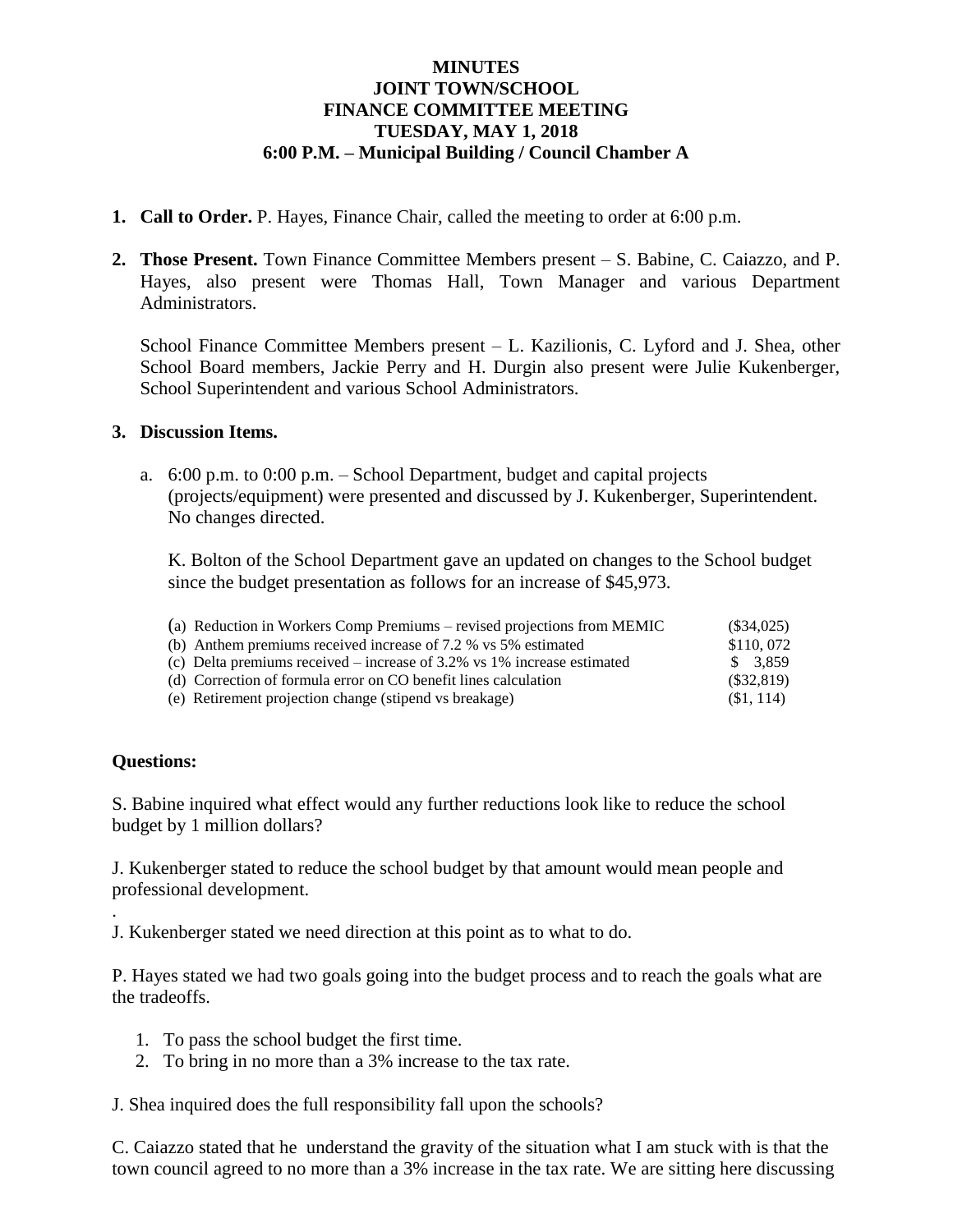both the Town and School to see what the end result would be to each with the three following reduction scenarios.

- 1. Each adjust their budget by \$750,000
- 2. Each adjust their budget by one half (\$375,000)
- 3. Each adjust their budget by one third (\$225,000)

Both the Town and School were instructed to bring the results of the scenarios back to the Finance Committee at the next meeting on May 10, 2018. The adjustments should only be done through the Town and School operational budgets.

P. Hayes the problem is that we are not making the decision it is the community. The Town and School need to come back and tell the community what the loss is going to do to the school and town.

#### **4. Public Comment.**

#### Ben Howard – Oakdale Drive

Mr. Howard stated that upon review of the school's budget that he had identified some areas where adjustments could be made for savings to the budget. M. Howard stated that he would be more than willing to sit down with anyone from the School Department to go over the budget.

Larry Hartwell – Puritan Drive

Mr. Hartwell stated that the school is using scare tactics by saying they would have to cut 10 teaching positons if they were required to do a budget reduction of \$750,000.

Mr. Hartwell stated that on October 19, 2016 the Town Council unanimously made a policy establishing a Methodology or Calculation of Projected Valuation. The policy did not include going out and grabbing a number from a proposed revaluation.

Mr. Hartwell stated that he didn't want to go through the same thing as last year.

#### **Policy Establishing a Methodology for Calculation of Projected Valuation [Adopted October 19, 2016]**

When presenting the estimated tax rate computation during the budget process, an estimated town wide valuation is to be provided for the purposes of discussing any modification to the tax rate as impacted by the proposed total net budget for the upcoming fiscal year.

For the purpose of providing an estimated valuation, an average of the past 10 years of growth shall be calculated using a compound annual growth rate formula\*. Two values for the estimated valuation shall be provided; one illustrating a pessimistic scenario, using 50% of the ten year average for the growth as previously calculated, and another representing an optimistic scenario, using 150% of the ten year average. In the event of a full town-wide revaluation it may be necessary to make appropriate adjustments to the methodology.

This policy shall in no way impinge upon the independence of the Office of the Tax Assessor.

\*CAGR =  $(EV / BV)$  ^  $(1/n)$  - 1  $EV =$  Ending Value  $BV = Beginning Value$  $n =$  number of years The values used are the Total Property Valuation assessed for the given year.